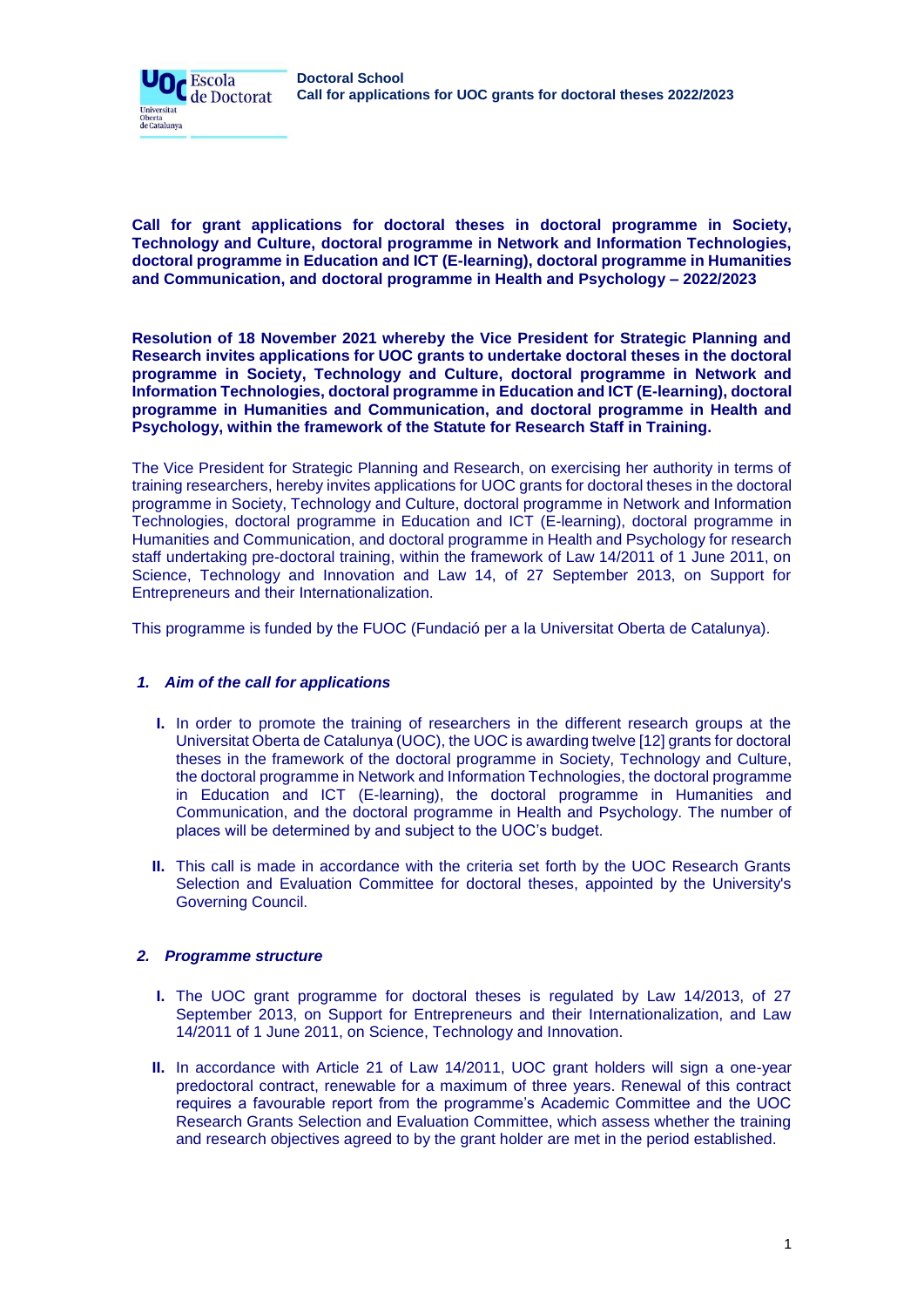**III.** The predoctoral contract will be terminated at the end of the three-year period when the annual assessment of predoctoral research staff is not passed, when the doctoral degree is awarded (even if the term of the contract has not concluded) or for any other cause covered by law.

### *3. Grant amount and form of payment*

 $\mathbf{O}_{\mathbf{C}}$  Escola

Universitat Oberta<br>de Catalunya de Doctorat

- **I.** Being awarded a grant requires the signing of a one-year predoctoral employment contract, renewable annually, for a gross annual amount of €17,000, which will be taxed in accordance with the legislation in force. This amount will be paid in twelve [12] monthly payments via bank transfer to the account indicated by the trainee researcher.
- **II.** Grant holders with a predoctoral contract will have all those employment and other rights relating to social security deriving from the contract signed with the UOC.
- **III.** The institution will be responsible for the expenses involved in enrolling for the organized research period of the doctoral programme, and also for payment of the qualification certificate only if the thesis has been deposited before the end of the third year of the research grant. The grant includes a final payment of  $\epsilon$ 1,500 gross which is payable if the doctoral thesis has been defended before the end of the third year of the research grant, and so long as the student has obtained the highest academic grade at the thesis defence. This payment will be made to the beneficiary along with the final instalment of the grant for that year.
- **IV.** All the beneficiaries must take into account that the month of **August shall not be counted, on considering it to be outstanding**, and the evaluation process can take two months to carry out.

### *4. Requirements*

**I.** The potential beneficiaries of a UOC grant for doctoral programmes include individuals who, at the time of submitting an application, fulfil (or could fulfil by **30 June 2022**) the access requirements for the organized research period on a doctoral programme at the Universitat Oberta de Catalunya.

The specific requirements of each doctoral programme can be consulted on the website of [the UOC Doctoral School](https://www.uoc.edu/portal/en/escola-doctorat/index.html) (section Call for Applications/ General requirements and Admission requirements).

### *5. Documentation to be presented*

**I.** Candidates will need to complete a grant application form which, once signed, should be sent in digital format from the Virtual Campus, along with the documentation required to access the specific doctoral programmes (academic record; in the case of candidates from non-English-speaking countries, accreditation of English language skills, etc.) which is given in detail on the programme [website.](https://www.uoc.edu/portal/en/escola-doctorat/index.html) The application will be submitted at the same time as the doctoral programme application. The deadline for applications is **12 February 2022**.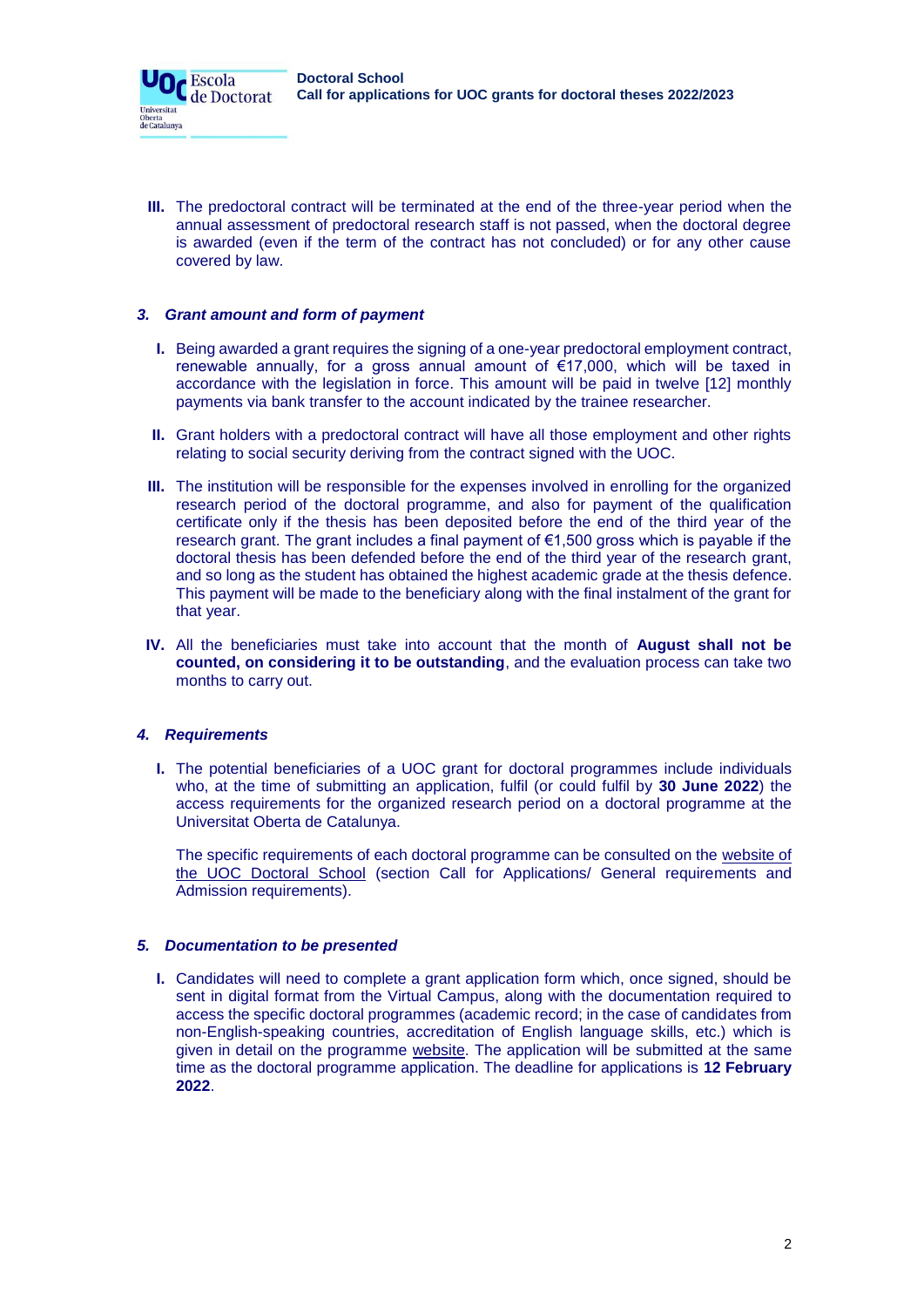**Doctoral School Call for applications for UOC grants for doctoral theses 2022/2023**

### *6. Selection and Evaluation Committee*

Or Escola

Universitat Oberta<br>de Catalunya de Doctorat

**I.** The UOC Grants Selection and Evaluation Committee is responsible for evaluating and selecting candidates who have submitted applications for this Call, based on the proposals and prior appraisal of the doctoral programme Committee.

Each doctoral programme has its own Evaluation Committee, made up of experts from the specific area of the programme.

Moreover, there is a General Evaluation Committee, whose members are the directors of each doctoral programme:

- Dr David Masip Rodo
- Dr Ferran Adelantado Freixer
- Dr Mireia Fernández-Ardèvol
- **Dr Iolanda Garcia González**
- **Dr Rubén Nieto Luna**
- Dr Joan Pujolar Cos
- **II.** The Committee will decide upon the awarding of grants in a single session, after their proposal has been approved by the Governing Council, in accordance with the selection criteria established in clause 7 of this call.
- **III.** The Committee may, if it deems it necessary, request the necessary information from the candidates to suggest, expand and / or modify the initial project proposal submitted.
- **IV.** The Committee reserves the right to declare the scholarships vacant and is competent to resolve any issue not expressly regulated in these rules

### *7. Selection criteria*

- **I.** To assess the applications, the Committee will take into account the following criteria:
	- 1. The academic excellence of the candidates (bachelor's degree and master's degree academic transcript).
	- 2. Adaptation of the candidates' education, experience and research interests to fields of knowledge or subject areas associated with the doctoral programme.
	- 3. The criteria put forward by the respective academic committees according to the strategic priorities of the programmes.
	- 4. Candidates' prior scientific production will also be valued as an additional merit.
- **II.** The specific evaluation criteria of each doctoral programme can be consulted on the [website of the UOC Doctoral School](https://www.uoc.edu/portal/en/escola-doctorat/index.html) (section Call for Applications/ Evaluation criteria) and within Annex II.
- **III.** In any event, the selection process also promotes entry to the doctoral programme by candidates who have recently graduated for a master's degree and who have completed a research pathway, who do not generally have extensive previous scientific production.

#### *8. Provisional selection of candidates*

**I.** The provisional selection of the candidates approved for the grant will be published on [the](https://seu-electronica.uoc.edu/portal/ca/seu-electronica/tramits-serveis/tauler-anuncis/index.html)  [UOC's e-Tauler website](https://seu-electronica.uoc.edu/portal/ca/seu-electronica/tramits-serveis/tauler-anuncis/index.html) and [the UOC's Doctoral School](https://www.uoc.edu/portal/ca/escola-doctorat/index.html) on **2 May 2022**. Notification will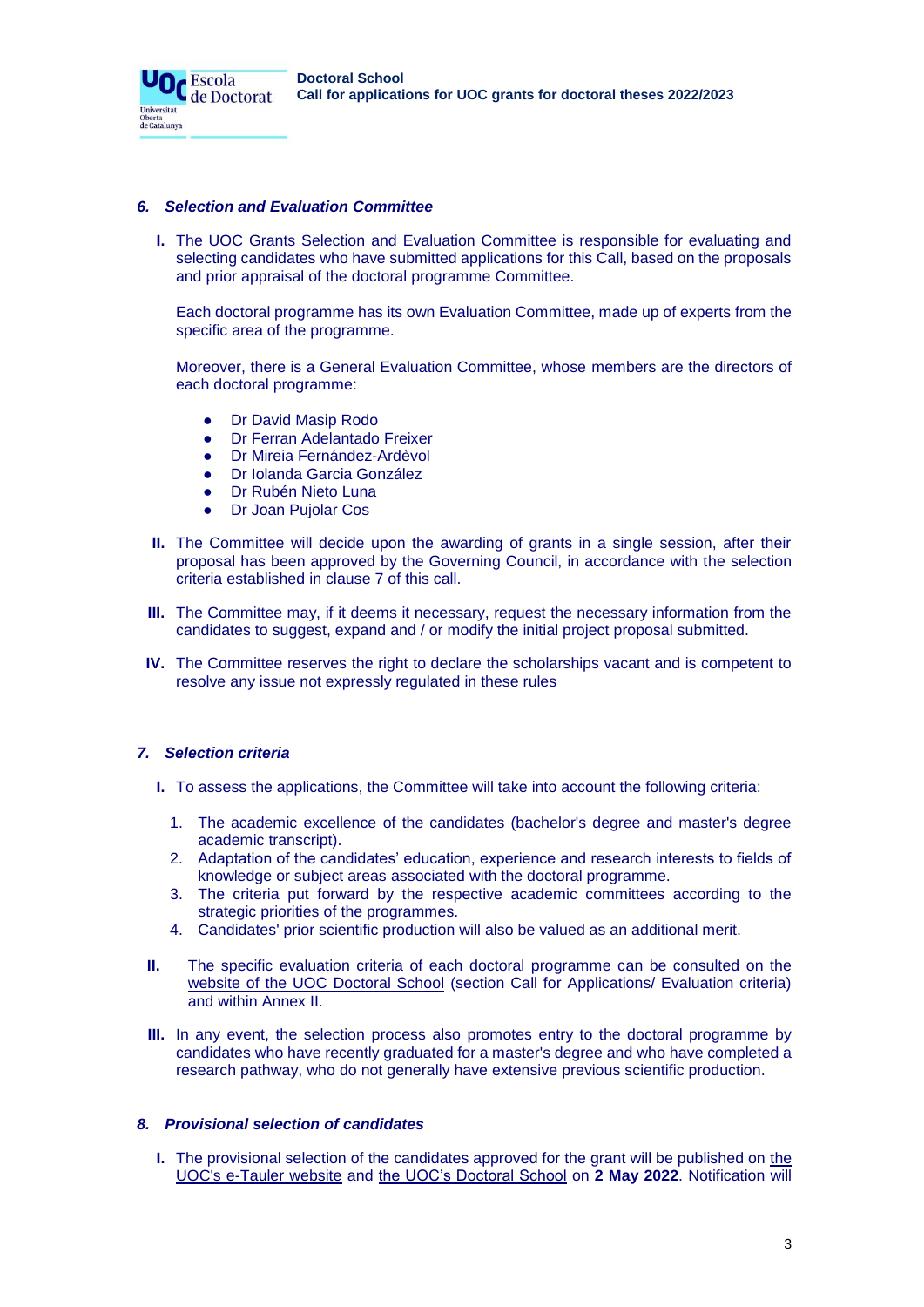

be made by means of an email sent to the candidate's address given in the application and publication of the provisional selection on the programme website.

### *9. Appeals*

Universitat Oberta<br>de Catalunya

> **I.** All applicants will then have a period for appeals starting from 2 May 2022 **until 20 May 2022.**

Appeals should be sent to the UOC Grants Selection and Evaluation Committee, as a formal letter, through the Procedures within the Virtual Campus.

**II.** The UOC Grants Selection and Evaluation Committee undertakes to decide on the appeals received, and the final selection of candidates to be awarded a grant for the doctoral programmes will be published on the [UOC's e-Tauler website](https://seu-electronica.uoc.edu/portal/ca/seu-electronica/tramits-serveis/tauler-anuncis/index.html) and [the UOC's Doctoral](https://www.uoc.edu/portal/ca/escola-doctorat/index.html)  [School](https://www.uoc.edu/portal/ca/escola-doctorat/index.html) [b](https://www.uoc.edu/portal/ca/escola-doctorat/index.html)efore **27 May 2022.**

#### *10. Final selection of candidates*

- **I.** The beneficiaries must formally accept the grant within a maximum period of ten [10] days after the final decision by signing a standardized document and submitting the corresponding documentation.
- **II.** Any beneficiary who does not submit the acceptance of the grant mentioned above within the period stated in the previous paragraph will be considered to have waived the grant.
- **III.** The selected candidates must be able to present, before 30 June 2022, the documents listed in Annex I of this document.
- **IV.** If the selected candidates do not possess the master's degree on 12 February 2022, but could fulfil all the requirements to access one of the doctoral programmes before 30 June 2022, they must submit all the documents with the legalized master's degree, which can be submitted before 30 June 2022.
- **V.** In the event of resignation of any of the beneficiaries, the place will be awarded in descending order to the person who has obtained the highest score and who is on the waiting list, until 1 November 2022.
- **VI.** From the date mentioned above, and in the event that the predoctoral positions where there have been resignations have not been filled with the people on the waiting list, the UOC will publish an extraordinary call.

### *11. Terms and Conditions of Grants*

**I.** The grants awarded are subsidiary to any other equivalent grants from public or private institutions. Therefore, grant-holders will be obliged to apply for equivalent grants from those public or private institutions deemed appropriate by the UOC. The status of research intern with a UOC grant is incompatible with any contractual or statutory commitments that may restrict researchers' abilities to devote themselves fully to research. Nevertheless, the UOC management and the doctoral programme may consider requests to carry out teaching activities (giving courses, presentations, speeches, etc.), collaboration on RDI work or contracted RDI work directly related to the training and research undertaken by the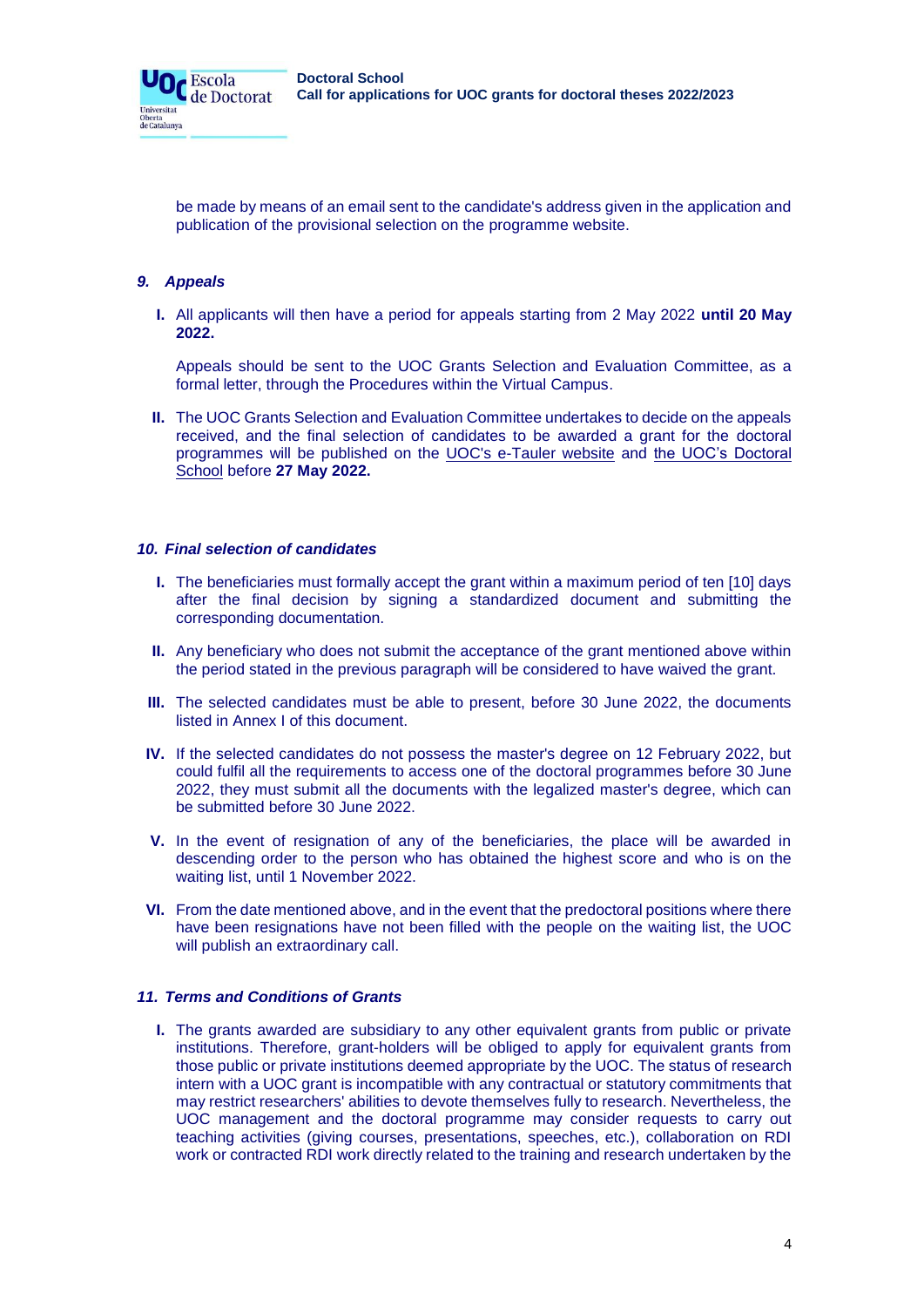

research intern, so long as they are occasional and not regular activities. These activities may not take up more than 60 hours per year.

- **II.** If the research intern receives remuneration from any of the activities mentioned above, this may not exceed 30% of the gross annual sum of the grant.
- **III.** If the teaching activity takes place at the UOC, the research interns will not receive any remuneration additional to the amount paid by means of the grant.
- **IV.** The length of the contract will be extended to cover any period of temporary incapacity, risk during pregnancy or breastfeeding, maternity, paternity, adoption or foster care. The same is true for any other situation covered by law.
- **V.** Trainee research staff will develop their research activities on the Doctoral School premises, wherever these may be. The predoctoral contract for the doctoral programmes –that is, the grant–, will begin on 1 October 2022 and in accordance with the provisions of clause 3 of this call the research interns should join the University centre by 1 October 2022. The start date for non-Spanish students depends on when they receive the permits and documents required to sign the contract.
- **VI.** Grant holders for doctoral programmes have to provide the UOC's Personnel department with the administrative and legal documents required for their employment contract before 20 September 2022: Census Registration in Spain, valid DNI/NIE (Spanish Identity Document/Foreigner Identity Number), Spanish Social Security Number, Spanish bank account number. If the intern cannot provide the documents before 20 September 2022, they will lose their right to the grant.
- **VII.** The research intern expressly authorizes the UOC to make whatever use it deems appropriate of the findings and reports submitted for the grant application or to justify the work carried out (except their publication) and to undertake whatever proceedings may be necessary with the individuals or institutions that may be partially or fully funding the grant awarded.
- **VIII.** However, in accordance with Law 14, of 27 September 2013, on Support for Entrepreneurs and their Internationalization, they may exercise the intellectual property rights deriving from their own research training activities, depending on their contribution, as established in the revised text of the Intellectual Property Act, approved by Royal Legislative Decree 1/1996 of 12 April 1996.

### *12. Rights of trainee research staff*

Universitat Dberta<br>le Catalunya

Without being exhaustive in nature anyone receiving a grant has the right to:

- Obtain the necessary support from the UOC to carry out their research activities.
- Use the services of the UOC and take part in their activities as a whole in accordance with internal regulations.
- Participate in UOC calls for applications for grants.
- Exercise the intellectual property rights deriving from their own research training activities, depending on their contribution, as established by the revised text of the Intellectual Property Act approved by Royal Legislative Decree 1/1996 of 12 April 1996, and the UOC's internal Intellectual Property regulations
- Receive the funding described in clause three [3] "Grant amount and form of payment" of this call.
- If budgetary provisions allow, recover the grant in the event of interruptions caused by force majeure.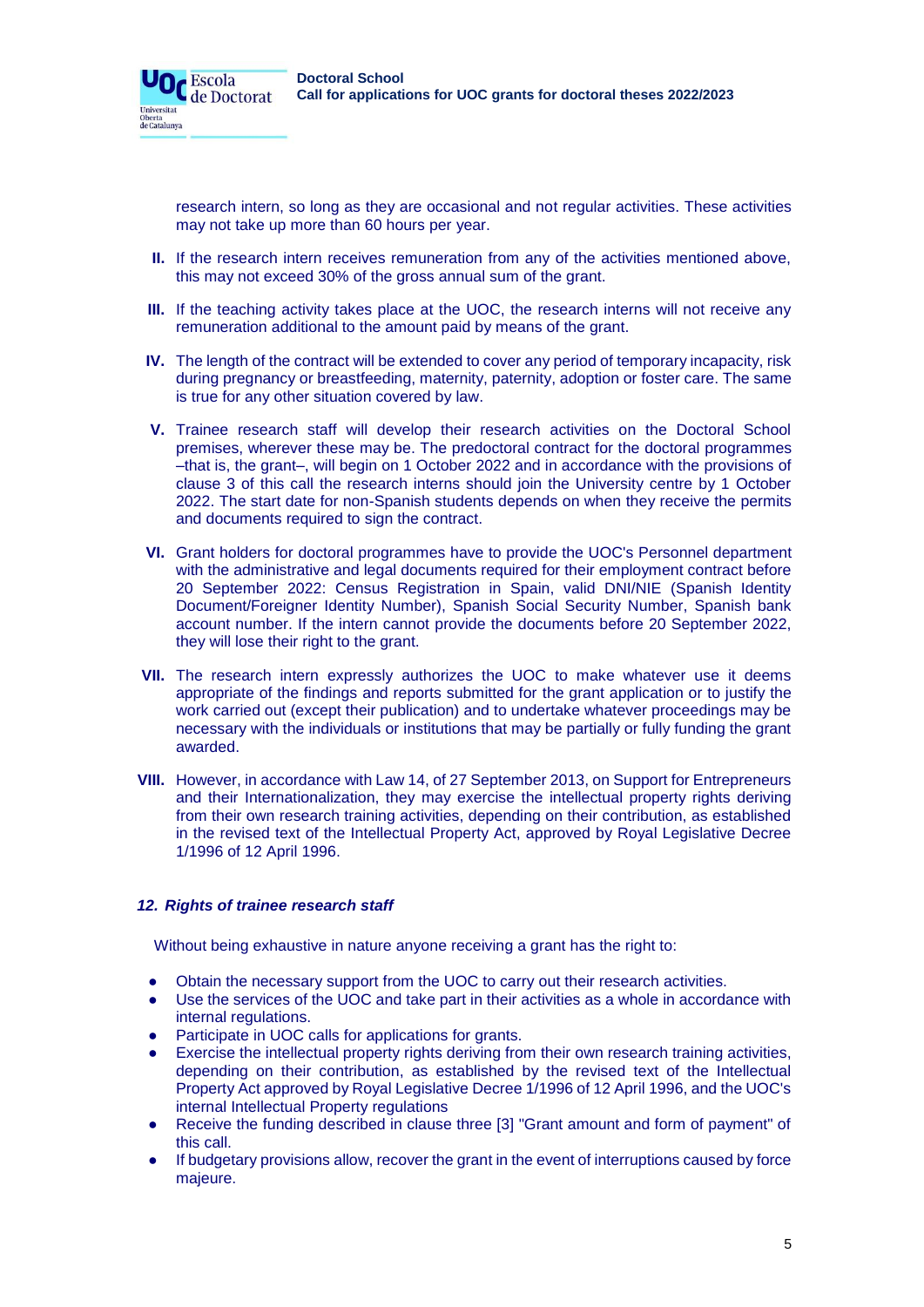

- Carry out teaching activities, collaborate on RDI work or undertake contracted RDI work subject to the prior authorization of the management of the doctoral programme and in accordance with the requirements set out in this document, and in the current internal intellectual property regulations.
- Make research visits to other centres. In each case, the management of the Doctoral School and the doctoral programme will decide on whether these visits are appropriate and whether this will involve temporarily suspending the grant and hence stopping payments.
- The length of the contract will be extended to cover any period of temporary incapacity; high risk pregnancy; maternity, adoption or foster care; risk during breastfeeding or paternity.
- Full payment of the corresponding grant will be maintained during both the interruption and the recovery period. The extension period will correspond to the amount of time of the interruption.
- Beneficiaries of grants who are non-resident in Spain when the grant is awarded will be entitled to a return journey from/to their country of origin. This journey should be taken in one of the official holiday periods during the grant and is subject to prior authorization from the management of the Doctoral School and the doctoral programme. The journey request may only be sent via JIRA Suport UOC */ R&I Expenses / Travel and registration to conferences*, identifying the type of trip in the *Reason for expense* section.
- Beneficiaries of grants who are not resident in Barcelona province when it is awarded will be granted a one-off payment of €600 gross to defray the costs of moving to Barcelona. The applications may only be sent through the GIR Researchers' site. Log in to the link *"Presentació de sol·licitud*" in the call's file.

Once the application has been completed on the GIR tool, the applicant must send a message to the address [internal\\_grants\\_ri@uoc.edu](mailto:internal_grants_ri@uoc.edu) notifying their request.

The grant cannot be requested until the contract with the UOC has been signed. At the time of application, the beneficiary must provide documentary evidence proving the change of address.

The amount of the grant shall be received in the form of a single payment on the FUOC payroll and shall be subject to the withholdings established in applicable regulations.

# *13. Obligations of trainee research staff*

Without being exhaustive in nature, and in all cases in line with the provisions of Law 14, of 27 September 2013, approving the Support for Entrepreneurs and their Internationalization, grant beneficiaries have the obligation to:

- Carry out the research work in accordance with the criteria established by the management of the Doctoral School and the doctoral programme and the Research Group Coordinator from the UOC assigned to the programme.
- Study and pass the training activities included in the personal Training Plan.
- Carry out regular research at the Doctoral School facilities without prejudice to any temporary stints that may be necessary during the course of this activity in other higher educational centres or research centres and any travel undertaken for fieldwork and to disseminate the research work.
- Apply for [Grants for the recruitment of early-stage research staff \(FI\).](http://agaur.gencat.cat/en/beques-i-ajuts/convocatories-per-temes/Ajuts-per-a-la-formacio-i-contractacio-de-personal-investigador-novell-FI-2018?evolutiuTramit=1) The beneficiaries of these grants will receive the salary stipulated herein, and will need to renounce the UOC grant.
- In any written documents deriving from the research work undertaken, state their affiliation to the University with the expression "With the support of a doctoral grant from the UOC".
- In addition to the training activities that are a required part of the doctoral programme: attend and participate in the doctoral and group research seminars, and attend and take advantage of the research seminars, workshops and other activities organized by the UOC for research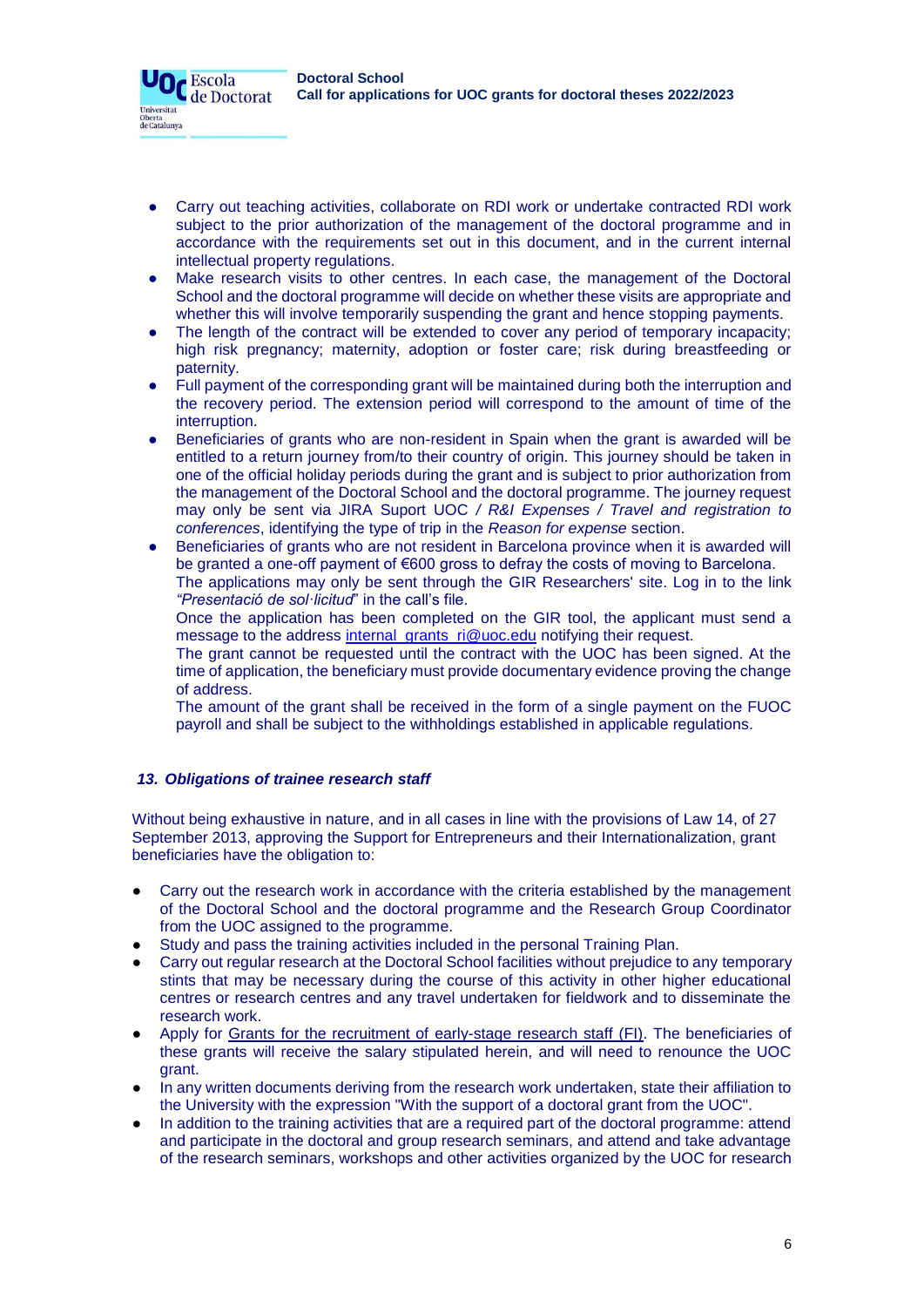

personnel, as well as any initiatives organized or facilitated by the UOC to enhance their training or to promote their integration in the university community and the host country.

- Integrate in the scientific community of the Doctoral School in particular and the UOC community in general in the spirit of scientific collaboration.
- In the year prior to joining the doctoral programme they should have taken the necessary steps to apply for and obtain from the State or any other public or private institution any grants or subsidies to which they may be entitled (due to their personal circumstances or activity) to pursue these doctoral studies, or otherwise undertake these procedures during the first year of the grant.
- Notify the UOC in writing if any other grant or similar subsidy is awarded or there is any interruption to the grant period due to force majeure.
- Accept the grants that the UOC may obtain from other individuals or organizations to partially or fully offset the grant, so long as this substitution does not involve the research intern having to accept lower remuneration.
- Request permission through the means established for this from the management of the Doctoral School and the doctoral programme to undertake research stints at other centres.
- Notify the management of maternity or paternity leave to adopt or foster children or any disability leave.
- Accept any obligations incumbent upon them as a result of being covered by the Social Security system.
- Abide by the internal regulations of the UOC, especially employment conditions and health and safety regulations.
- Adopt an attitude and conduct commensurate with the values of a culture of peace and democracy.
- Respect the ethical implications of the research activity being carried out.
- Comply with the objectives and requirements for remaining on the doctoral programme, established in accordance with the applicable academic regulations.
- Comply with the regulations governing the rights and obligations of students at the UOC, the Charter of Commitments for accessing and using the virtual campus, the rules governing the organization and operation of the UOC, and the rights and obligations in the Charter of Commitments for doctoral students, all of which have been established in accordance with the applicable academic laws.
- UOC grant holders will be located in one of UOC's buildings in Barcelona or Castelldefels.
- Non-EU foreigners who want to travel or carry out a research stay in which they must remain outside the country for more than 6 months, must previously contact Personnel at [persones@uoc.edu](mailto:persones@uoc.edu) to receive information and support on the procedure and the necessary documentation.
- Provide to the UOC, before **1 June 2022**, the necessary documents (Listed in Annex I) to undertake the process for residence permits, and in accordance with the provisions of clause ten [10] of this call
- The admission documents must be provided before 12 February 2022 (with the exception of the master's degree in those cases in which it will be awarded in the spring term), and in accordance with the provisions of clause five [5] of this call. If the PhD student does not provide the documents requested on time, the University cannot guarantee the starting date of the contract of 1 October 2022
- Enjoy their holidays during the natural year, like the UOC staff. If the PhD student does not apply for their holidays, these days will be lost and irrecoverable. They will not then be paid in the final payslip.

The holidays must be accepted by the Doctoral School management before enjoying them and must be applied for through the Endalia tool.

Adhere to the conditions and obligations set forth in this document, and all applicable internal regulations

Should any of these obligations not be fulfilled, the UOC Grants Selection and Evaluation Committee will be entitled to revoke the grant.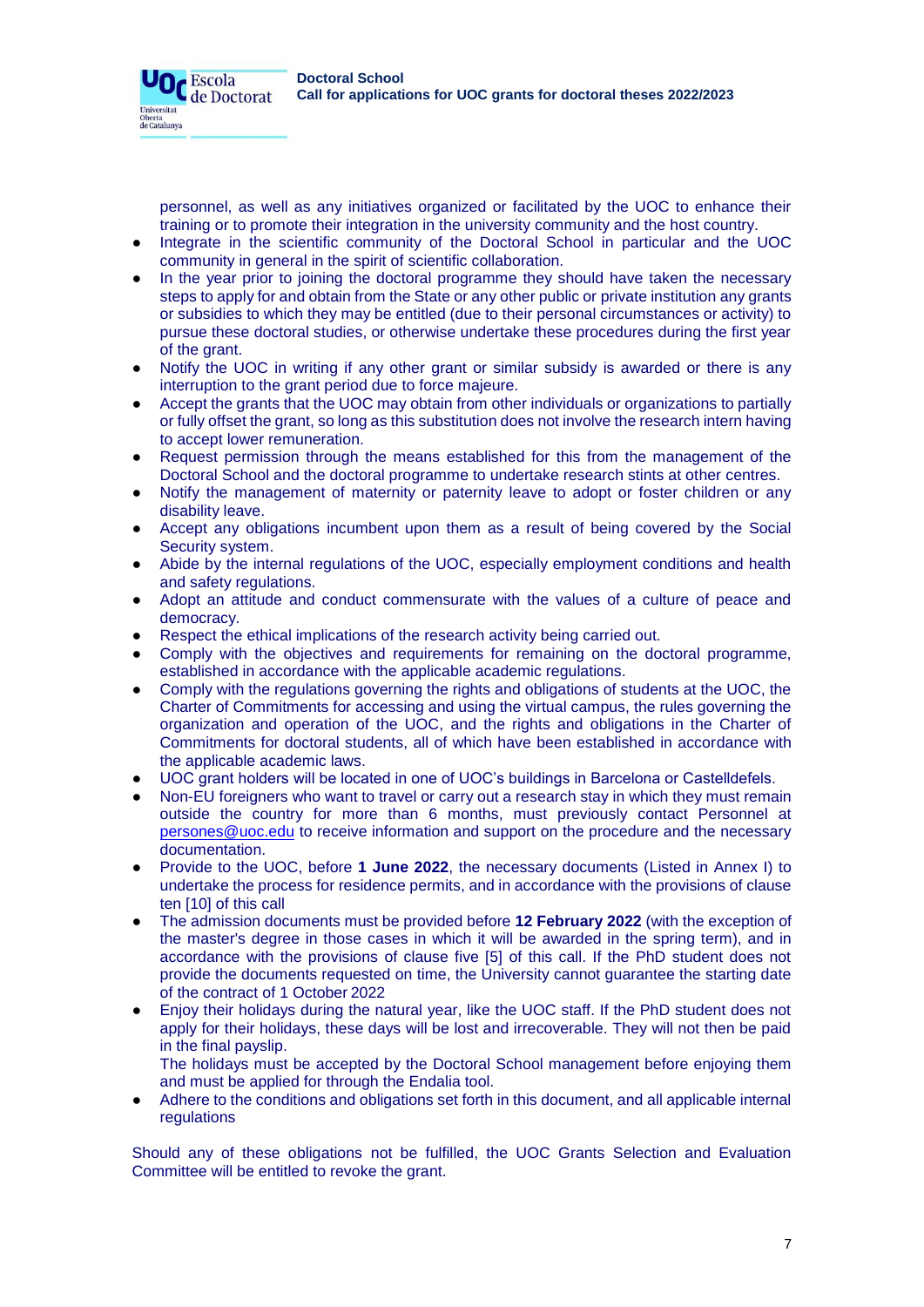# *14. Renewal*

Universitat Oberta<br>de Catalunya

**O**C Escola

In order to renew the grant, the beneficiary will need to present the following documents 30 days before the end of the grant period:

- The application form for renewing the grant provided by the programme.
- An explanatory report which, in accordance with the model provided by the programme, describes the research undertaken thus far, the results obtained and, if applicable, the results of any teaching activities, collaborative RDI work or contracted RDI work carried out. If beneficiaries submit as research articles any papers or presentations that have been accepted for a congress or scientific meeting, but which have not yet been published or presented, they will need to provide a declaration of their commitment to participate in the congress or event in question.
- Updated report of the project to be carried out.

The Academic Committee of the programme will make public the criteria for renewing the UOC grants. In the event that it feels it is necessary to set any additional requirements or criteria for renewing grants, this information will be duly notified by email to the research interns affected.

In any case, the programme's Academic Committee and the UOC Research Grants Selection and Evaluation Committee will base their decision on renewal of the contract on the doctoral student meeting the objectives set for the period in question.

Should they not meet the criteria for renewal set or fulfil their duties as described herein, the UOC Grants Selection and Evaluation Committee may decide not to renew the grant.

The UOC Grants Selection and Evaluation Committee for the doctoral programmes will issue its decision on the renewal of grants before 31 August 2022. All applicants will be duly notified of this decision by email.

### *15. Data protection*

In fulfilment of Organic Law 3/2018, of December 5, on protection of personal data and guarantee of digital rights and of Article 13 of Regulation (EU) 2016/679 of the European Parliament and of the Council, of 27 April, on the protection of natural persons with regard to the processing of personal data and on the free movement of such data (hereinafter "GDPR"), we hereby inform the participating persons of the following aspects.

### **Data controller:**

Fundació per a Universitat Oberta de Catalunya Avinguda del Tibidabo, 39-43, Barcelona National tax ID number (NIF) G60667813

In the event of having questions about the handling of personal information, you can contact the Data Protection Officer at email address [dpd@uoc.edu.](mailto:dpd@uoc.edu)

### **Purpose of the processing:**

Your personal data will be processed with the aim of organizing, managing and resolving the present Call for grant applications for doctoral theses in doctoral programme in Society, Technology and Culture, doctoral programme in Network and Information Technologies, doctoral programme in Education and ICT (E-learning), doctoral programme in Humanities and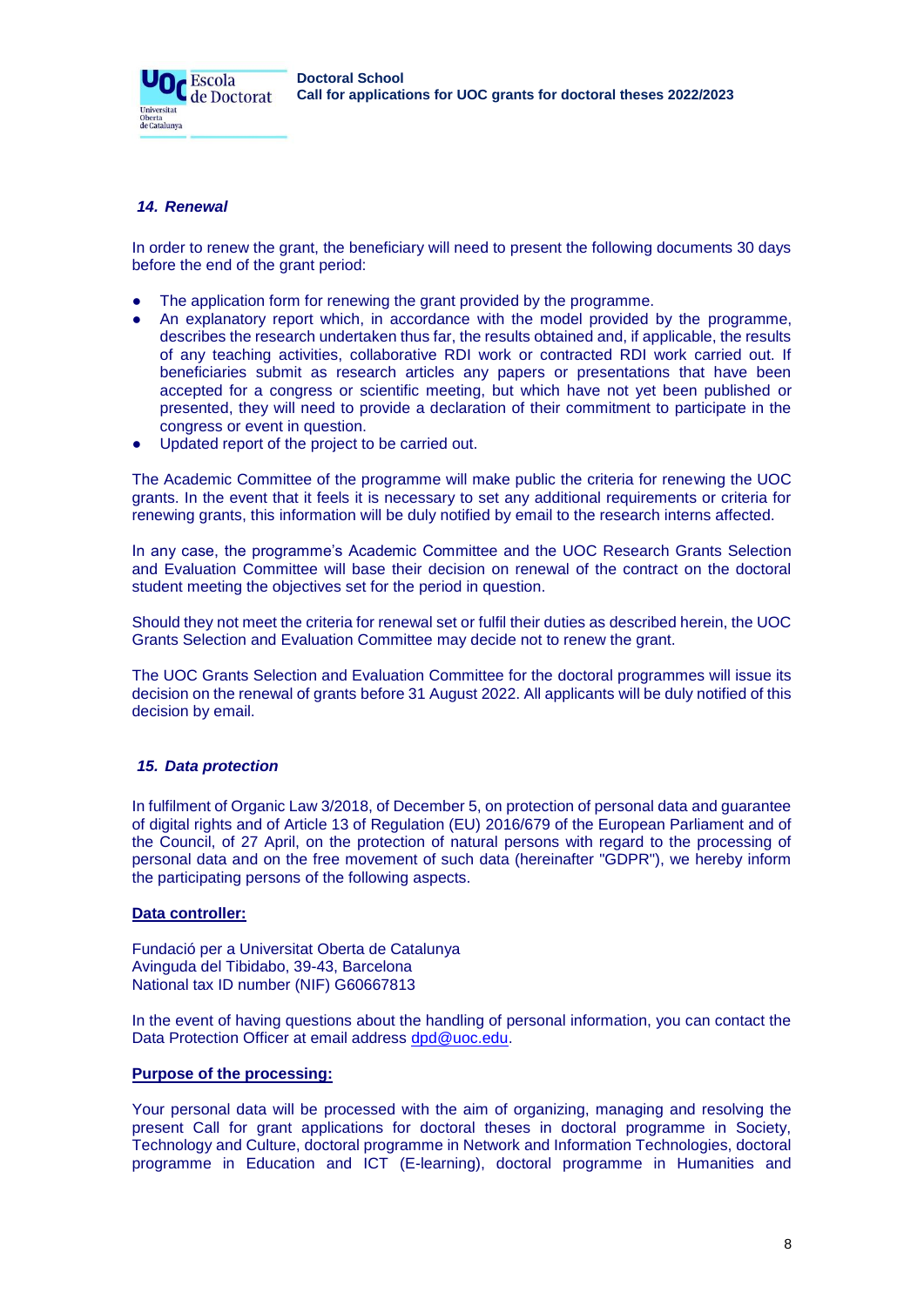

Communication, and doctoral programme in Health and Psychology – 2022/2023, (hereinafter "the Activity").

Carrying out an assessment and a follow-up of the activity through statistics and satisfaction surveys related to this activity.

Publishing the first names and surnames of the people benefiting from the Activity on [the UOC's](https://seu-electronica.uoc.edu/portal/ca/seu-electronica/tramits-serveis/tauler-anuncis/index.html) [e-Tauler website.](https://seu-electronica.uoc.edu/portal/ca/seu-electronica/tramits-serveis/tauler-anuncis/index.html)

### **Legitimacy:**

The management of the grant, and the publication of the beneficiary persons are based on the execution of the contract (the bases of the call for the Activity).

Legitimate interest in the evaluation and the follow-up of the activity through statistics and satisfaction surveys related to this activity.

### **Conservation terms:**

The personal data will be kept during the time for which the present call is carried out. At the end of the indicated period, the UOC will keep the personal data blocked during the period necessary to comply with the legal obligations that could generate legal responsibilities regarding the indicated purposes. When the responsibilities expire, the personal data will be permanently eliminated.

### **Recipients:**

If necessary, the UOC will disclose the personal data you send us through this form to other third parties in order to comply with any corresponding legal obligations.

Likewise, the data provided may be transferred if this is expressly established in the rules of participation of the Activity.

The UOC has several providers that assist it in carrying out different tasks related to the processing of personal data.

### **Rights of interested parties:**

You have the following data protection rights:

| <b>RIGHT</b>                  | <b>Definition</b>                                                                                                                                             |
|-------------------------------|---------------------------------------------------------------------------------------------------------------------------------------------------------------|
| <b>Right of access</b>        | Check what personal data is held.                                                                                                                             |
| <b>Right of rectification</b> | Modify personal data held when inaccurate.                                                                                                                    |
| <b>Right of opposition</b>    | Request that personal data not be processed for some specific<br>purposes or not be subject to automated individual decision-<br>making, including profiling. |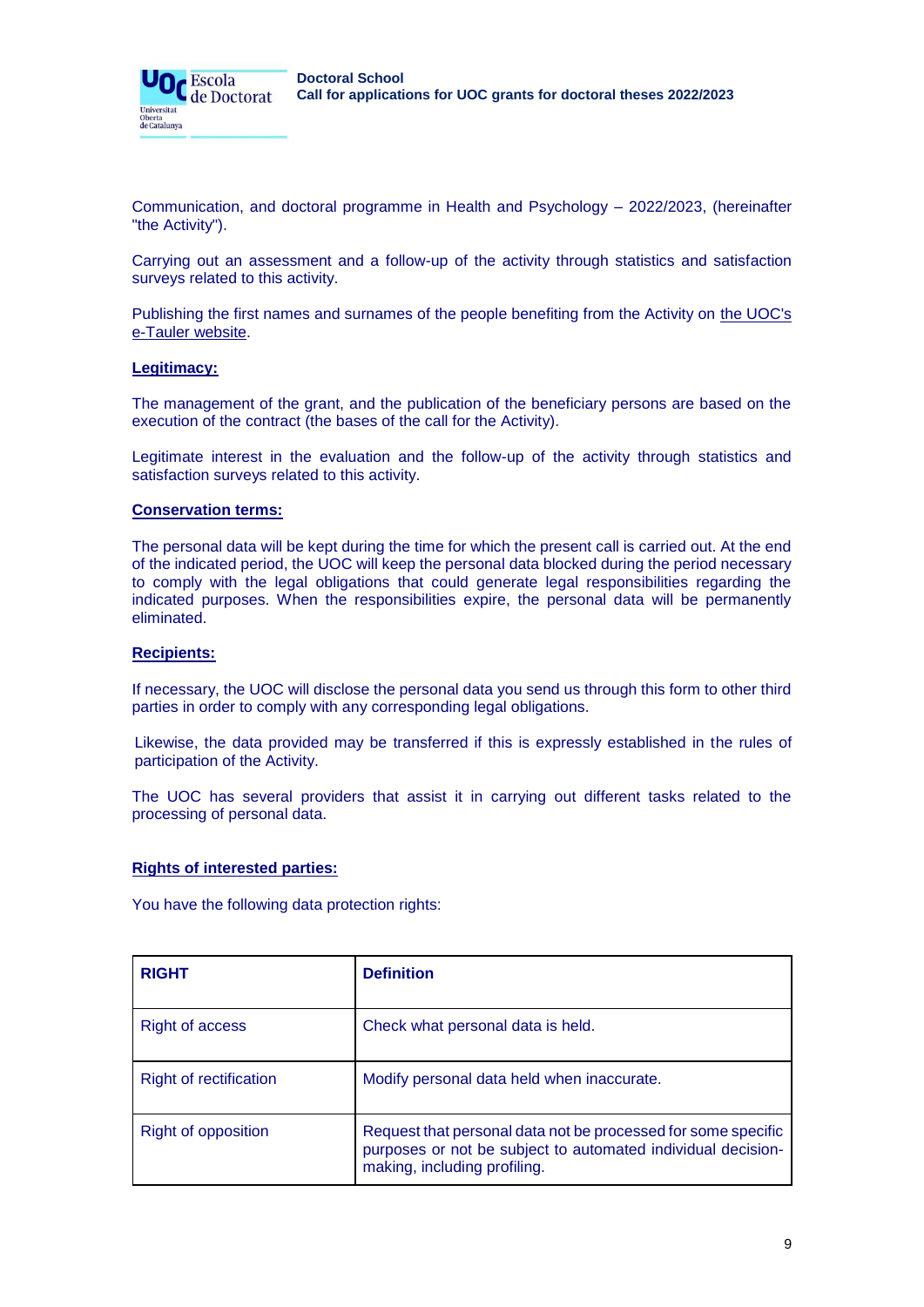

| Right of suppression                                       | Request that personal data be deleted.                                                                                                                                                                                        |
|------------------------------------------------------------|-------------------------------------------------------------------------------------------------------------------------------------------------------------------------------------------------------------------------------|
| <b>Right of limitation</b>                                 | Request that the processing of personal data be limited.                                                                                                                                                                      |
| Right of portability                                       | Request that the information available be delivered to them in<br>a computer format.                                                                                                                                          |
| Right to lodge a complaint with<br>the competent authority | File a claim. Without prejudice to the exercising of their rights<br>before the controller, at any time they may lodge a complaint<br>with the competent authority to defend their rights through the<br>website www.aepd.es. |

To exercise such rights, send an email to fuoc\_pd@uoc.edu, with the reference "Data Protection". The application shall contain a copy of your identification document, as well as minimum content provided for in the applicable regulations. If the application does not meet the specified requirements, you may be required to amend it. The exercising of these rights is free, although a fee may be charged when applications are unfounded, excessive or repetitive.

# *16. Reply to inquiries*

The UOC makes available to participants in this call an email address for inquiries regarding the conditions of participation, deadlines, and, in general, all aspects regulated in these rules: phd\_school@uoc.edu

### *17. Jurisdiction*

These conditions are governed by the laws of Spain.

Any dispute or litigation arising from these rules and the grants awarded will be submitted to the courts and tribunals of the city of Barcelona. Applicants and beneficiaries waive any other jurisdiction that may apply to them.

Barcelona, 26 November 2021.

Marta Aymerich Martínez - DNI 40318872X (AUT) <sup>Data: 2021.11.25 17:04:34</sup> Signat digitalment per Marta Aymerich Martínez - DNI 40318872X (AUT) +01'00'

Vice President for Strategic Planning and Research Signed: Marta Aymerich Martínez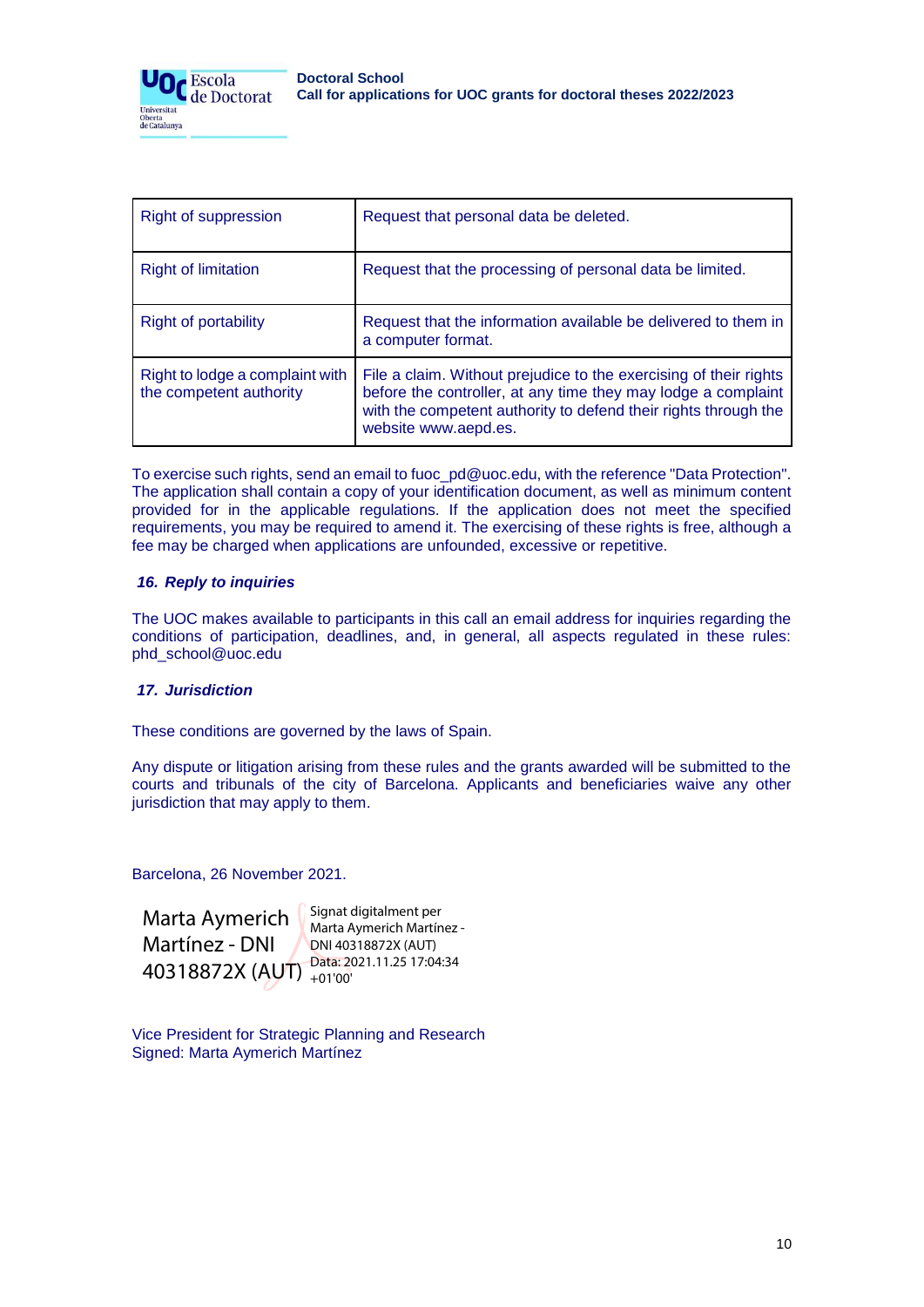**Doctoral School Call for applications for UOC grants for doctoral theses 2022/2023**

# **ANNEX I**

In order to process residency permits, the UOC must provide the Spanish Ministry with scanned copies of the following documents by **1 June 2022**:

- Police record from all the countries that the candidate has been resident in over the last five years. This certificate must have the Hague Apostille and be translated into Spanish by a sworn translator or at the Spanish Embassy.
- **Medical certificate** certifying that the candidate does not suffer any illness that could have a serious impact on public health, in accordance with the International Health Regulations of 2005. This certificate must be translated into Spanish by a sworn translator or at the Spanish Embassy.
- Spanish insurance history drawn up by *Ministerio de Empleo y Seguridad Social* (only applies for those who have been contracted under Spanish legislation).
- Full **passport**.

Or Escola

Universitat Oberta<br>de Catalunya de Doctorat

In order to be admitted to the programme, the **bachelor's** and **master's degree certificates in digital format** must be provided by **12 February 2022**.

If the selected candidates still do not possess the master's degree on 12 February 2022, but could fulfil all the requirements to access one of the doctoral programmes before 30 June 2022, they must submit all the documents with the legalized master's degree, which can be submitted before 30 June 2022.

● **Bachelor's** and **master's degree certificates**. They must have the Hague Apostille and be translated into Spanish by a sworn translator or at the Spanish Embassy.

At the time of making the final registration the candidates must be able to prove the legal access requirements.

Candidates must bear in mind that if they wish to bring family members with them they need to present these same documents for each of them (excluding the bachelor's and master's degree certificates).

**We recommend that all those thinking about applying find out about the procedures required to obtain these documents in the corresponding countries well before the closing date.**

**Take into account that if the UOC does not have all the documents required before the stipulated date, the University cannot be held responsible if the candidate encounters delays in obtaining their visa to enter the country. With this in mind, the UOC cannot guarantee that the grant will remain available.**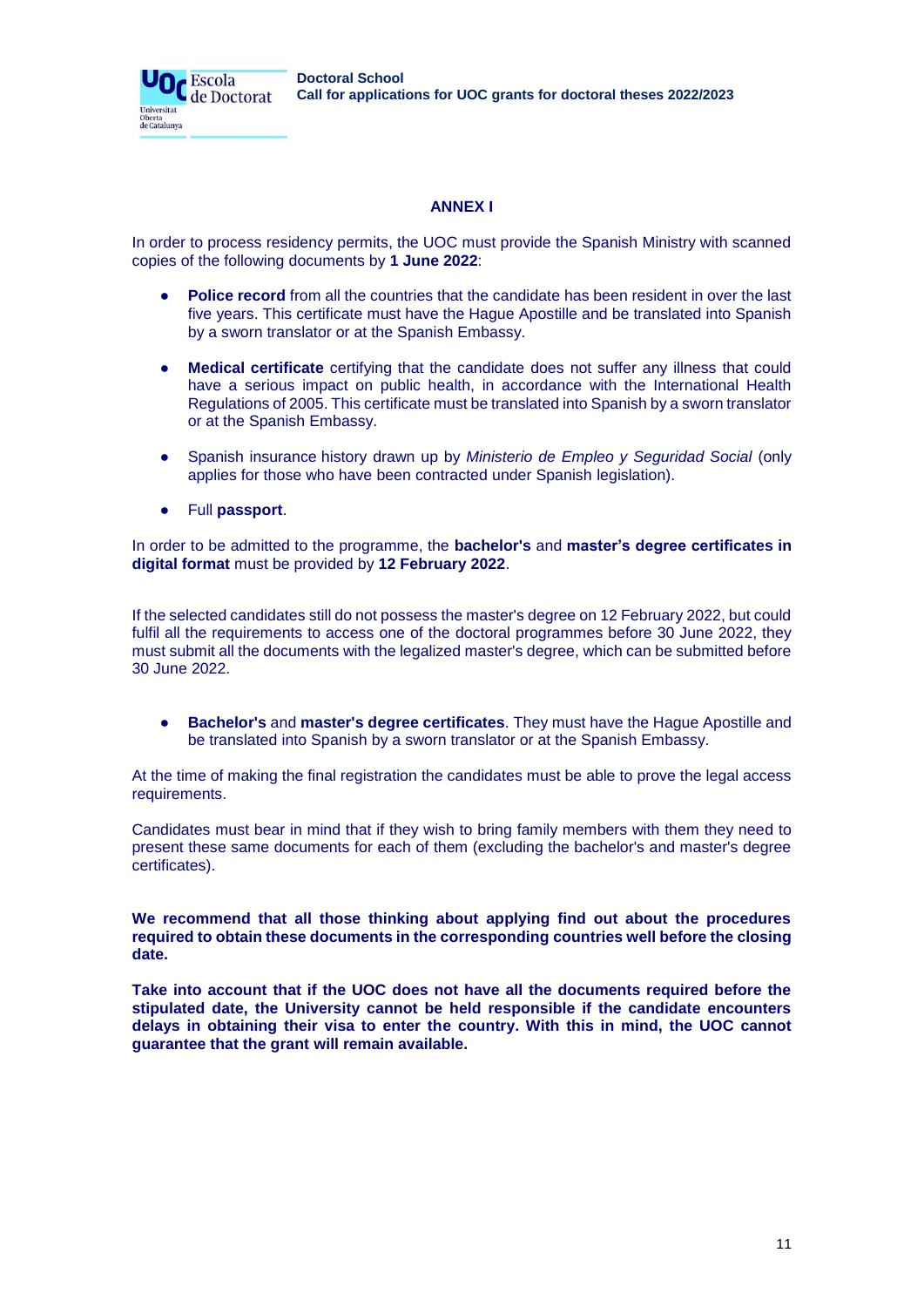| <b>Doctoral School</b>                                             |  |  |
|--------------------------------------------------------------------|--|--|
| Call for applications for UOC grants for doctoral theses 2022/2023 |  |  |



# **ANNEX II**

**Doctoral programme in Education and ICT (E-learning)** candidates will be assessed based on the criteria and merits defined in the following table of points:

| <b>Items</b>                                                           | What does each item involve?                                                                                                                         | <b>Maximum points</b><br>for each item |
|------------------------------------------------------------------------|------------------------------------------------------------------------------------------------------------------------------------------------------|----------------------------------------|
| Cover / motivation letter                                              | A cover and motivation letter specifying the<br>subject or project to be developed, and the<br>link to the researcher or research group<br>contacted | 6 points                               |
| <b>Academic Record</b>                                                 | Average bachelor's degree mark<br>Average master's degree mark                                                                                       | 3 points                               |
| <b>Research training</b>                                               | Attending and participating in seminars,<br>conferences, and research stays                                                                          | 2 points                               |
| Scientific output                                                      | Research career (conferences, academic<br>publications, scientific collaboration)                                                                    | 2 points                               |
| Professional experience in<br>the field of Education and<br><b>ICT</b> |                                                                                                                                                      | 2 points                               |
| <b>Interview</b>                                                       |                                                                                                                                                      | 5 points                               |
| <b>TOTAL MAXIMUM POINTS</b>                                            |                                                                                                                                                      | 20 points                              |

**Doctoral programme in Society, Technology and Culture** candidates will be assessed based on the criteria and merits defined in the following table of points:

| <b>Criterion</b>    | <b>Variable</b>                                                                                       | <b>Total weighting</b><br>of the criterion |
|---------------------|-------------------------------------------------------------------------------------------------------|--------------------------------------------|
| Academic excellence | 2/3 bachelor's degree average academic 30%<br>record + 1/3 master's degree average<br>academic record |                                            |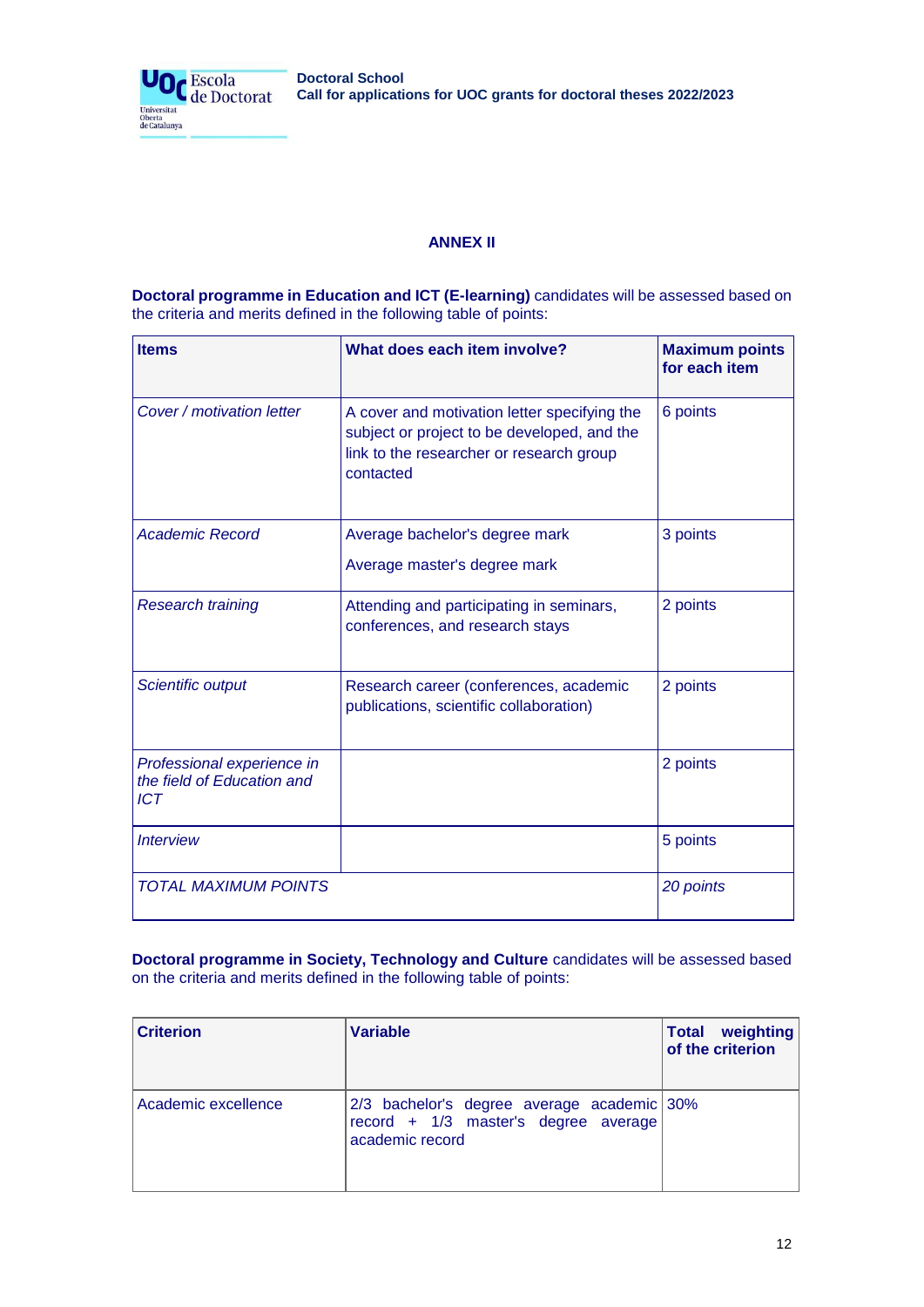

| Research experience                       | Congresses, publications, grants and 10%<br>participation in projects related to the subject<br>of the thesis.                                                               |      |
|-------------------------------------------|------------------------------------------------------------------------------------------------------------------------------------------------------------------------------|------|
| Letter of<br>introduction/motivation      | Research vocation and maturity (based on 30%<br>experience). Evidence of specific research<br>interests, and of theoretical<br>and<br>methodological knowledge of the field. |      |
| Commitment and seriousness                | Evidence of vocational commitment and 10%<br>seriousness in the presentation of the<br>application and documentation.                                                        |      |
| Suitability for the doctoral<br>programme | Fit with the priorities of potential thesis 20%<br>supervisors and research groups.                                                                                          |      |
| Total                                     |                                                                                                                                                                              | 100% |

The minimum score to access the programme will be 50 points, calculated according to the criteria listed above. If there are not enough candidates with 50 points in a call, the places left over will be considered void.

For applications for UOC grants, the doctoral programme's Academic Committee will make a preliminary selection of two applicants from each of the following research areas, based on the averages from their academic records: Area 1 (Social, Political and Economic Changes); Area 2 (Gender, Communication and Inequality Studies); Area 3 (Biopolitics and Technoscience and Society); Area 4 (Sustainability, Urbanization and Socio-technology Policies); Area 5 (Culture, Digital Humanities and Society).

These candidates will be invited to participate in a selection interview. Furthermore, given the interdisciplinary nature of the STC programme, the Academic Committee will assign them the maximum score in the sections for the bachelor's degree and postgraduate academic record.

Applicants applying for a UOC grant will be assessed based on a total of 110 points, which will be distributed as follows:

- A maximum of 20 points for the bachelor's degree academic record (or equivalent), which is weighted by the average grade on the academic record. This is calculated using the usual scale: 1 for pass, 2 for merit, 3 for excellent and 4 for excellent with distinction.
- A maximum of 10 points for the master's degree academic record (or equivalent), which is weighted by the average grade on the academic record. This is calculated using the usual scale: 1 for pass, 2 for merit, 3 for excellent and 4 for excellent with distinction.
- A maximum of 10 points for research experience, with the appropriate weighting, which takes into account participation in conferences, publications, grants and participation in research projects related to the subject of the thesis.
- Up to 30 points for the letter of introduction/motivation (maximum length 2,500 words). Research vocation and maturity (depending on experience) will be taken into account, as well as evidence of specific research interests, as will theoretical and methodological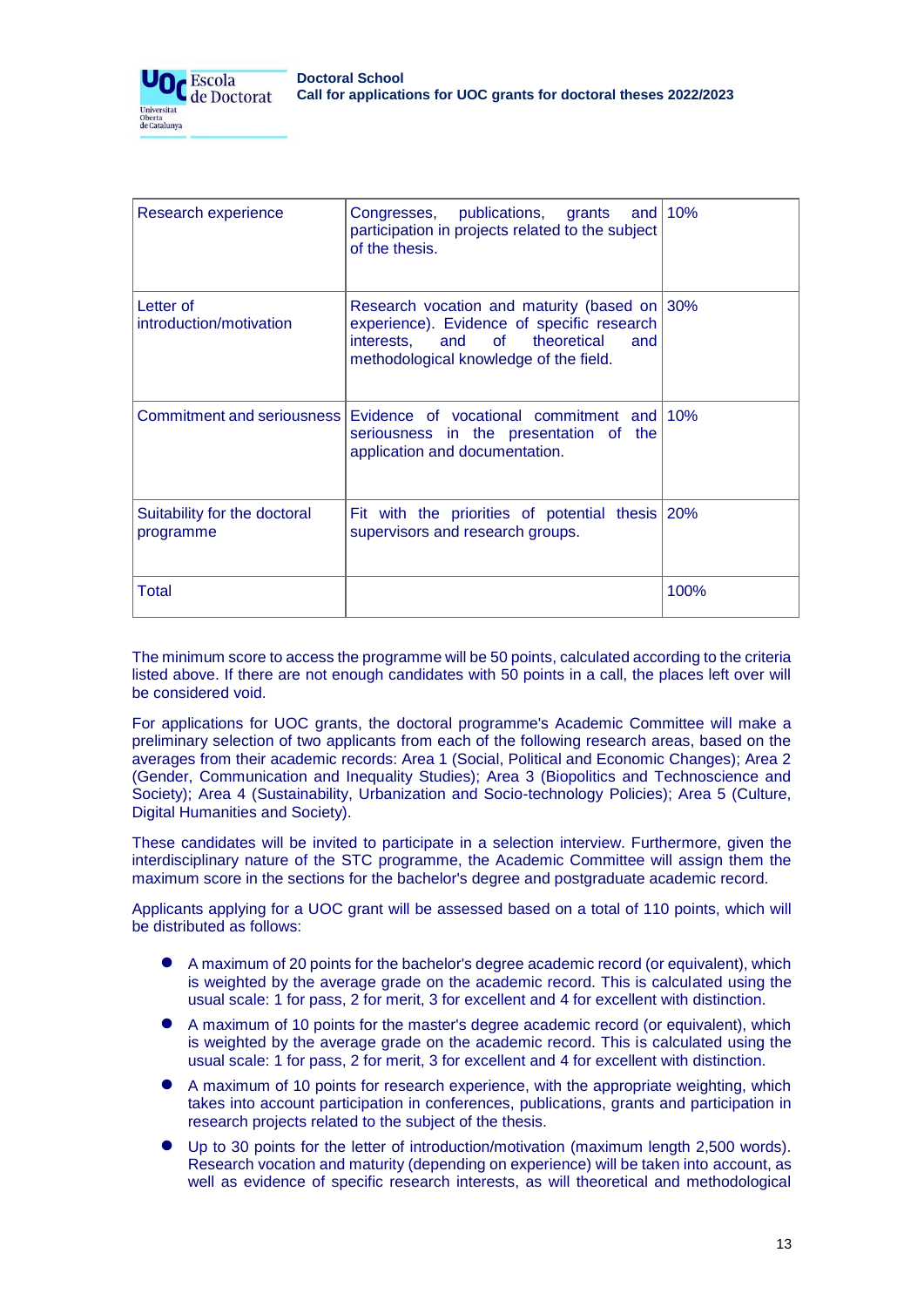knowledge of the subject matter of the thesis. The formal correctness of the letter will be taken into account.

- A maximum of 10 points for commitment and seriousness. Demonstration of a vocational commitment to producing a doctoral thesis, and seriousness when submitting the application and documentation, including letters of recommendation (complete, correct, etc.) will be taken into account).
- A maximum of 20 points for suitability for the doctoral programme. This suitability will be assessed not only in terms of the doctoral programme's research lines, but with regard to the priorities of the possible thesis supervisors and the research groups where they are undertaking their research. The letter of support/recommendation from a research professor associated with the STC doctoral programme advocating the suitability will also be taken into account.
- Up to 10 points for the interview. The key aspects of access (motivation, maturity, ability to define, develop and complete the thesis) as well as the suitability for the doctoral programme and the research lines of the person who is anticipated to supervise the thesis will be assessed in overall terms.

**Doctoral programme in Network and Information Technologies** Candidates will be assessed based on the criteria and merits defined in the following table of points:

Candidates shall be assessed on a 100-point scale, weighted as follows:

- A maximum of 25 points for the undergraduate academic transcript (or equivalent). If the weighted average of the transcript (using the number of credits for each course as the weight for each mark) is calculated using the habitual scale: 0 for Fail, 1 for Pass, 2 for Good, 3 for Merit and 4 for Distinction, points shall be assigned as follows:
	- 0 points if the mark is less than 1.

**O**C Escola

Universitat Oberta<br>de Catalunya de Doctorat

- 5 points if the average mark is between 1 and 1.5.
- 10 points if the average mark is between 1.5 and 2.
- $\circ$   $\leq$  15 points if the average mark is between 2 and 2.5.
- 20 points if the average mark is between 2.5 and 3.
- 25 points if the average mark is 3 or above.
- A maximum of 15 points for the master's-level academic transcript (or equivalent). If the weighted average of the transcript (using the number of credits for each course as the weight for each mark) is calculated using the habitual scale: 0 for Fail, 1 for Pass, 2 for Good, 3 for Merit and 4 for Distinction, points shall be assigned as follows:
	- 0 points if the mark is less than 1.
	- 4 points if the average mark is between 1 and 2.
	- 8 points if the average mark is between 2 and 2.5.
	- 12 points if the average mark is between 2.5 and 3.
	- 15 points if the average mark is 3 or above.
- A maximum of 10 points for prior scientific production by the candidate, with the following weighting: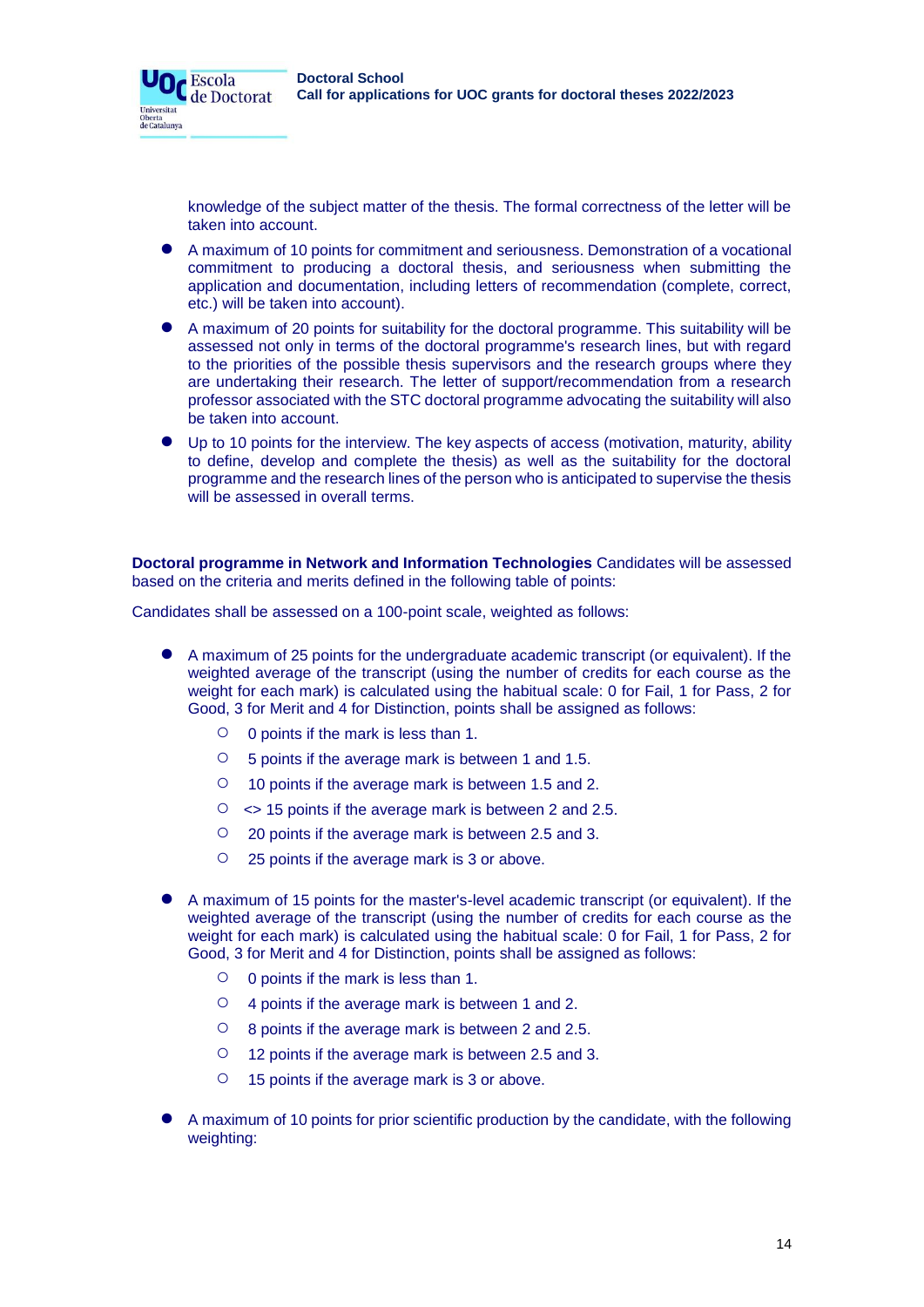Escola de Doctorat

Universitat Oberta<br>de Catalunya

- 10 points if the candidate accredits a paper published or accepted in a JCRindexed journal (or another reference index that the Academic Committee considers valid).
- 8 points for a paper published or accepted in a non-JCR-indexed journal or another reference index that the Academic Committee considers valid), as long as the publication process for the journal involves peer review.
- 6 points for a paper published or accepted at an international conference with peer review.
- 4 points for a paper published or accepted at a national conference with peer review.
- 2 points for a final thesis in a research-oriented master's degree.
- A maximum of 5 points for accrediting a level of English equal to or higher than B2 in the Common European Framework of Reference (CEFR):
	- 5 points for accrediting a level of English of C2 in the CEFR, for example: 96 or more points in the Internet-based TOEFL, Cambridge University Certificate of Proficiency in English, or 7.5 or higher in the IELTS examination
	- 3 points for accrediting a level of English of C1 in the CEFR, for example: 79 or more points in the Internet-based TOEFL, Cambridge University Certificate of Advanced English, or 6.5 or higher in the IELTS examination
	- $\circ$  1 point for accrediting a level of English of B2 (minimum level required by the programme) in the CEFR, for example: 65 or more points in the Internet-based TOEFL, Cambridge University First Certificate in English, or 5.5 or higher in the IELTS examination
- A maximum of 10 points for the letter of introduction: 4 points for correct composition of the letter and 6 points for adequately justifying the relevance of the proposal or the candidate's research interest to the research lines indicated in the call for applications.
- A maximum of 10 points for the personal interview: the candidate's knowledge of the programme, interest in its research lines and the consistency of the interview with the letter of introduction shall be assessed. A faculty member who is responsible for the preferred research line expressed in the candidate's application and at least one other faculty member who is also a member of the Academic Committee for the programme shall participate in the interview.
- A maximum of 10 points for the suitability of the training, experience and relevance of the candidate's research interests to the programme and to one of its research groups and lines. This scoring system is consistent with that stated in the Regulations for UOC doctoral studies. These points shall be assigned based on the letter of introduction, the personal interview and the documentation submitted by the candidate.
- A maximum of 5 points for references: 1 point for each of the references supplied (up to three) and 2 additional points for submitting complementary information (such as curriculum vitae, personal or academic relationship to the candidate and letters of recommendation).
- A maximum of 10 points for other qualifications submitted by the candidate, such as accreditation of prizes, patents, grants, research fellowships at reference centres or prior professional experience in RDI.

The minimum score for admission to the programme is 50 points based on the aforementioned criteria. In the event of insufficient candidates with scores of at least 50 points in a call for